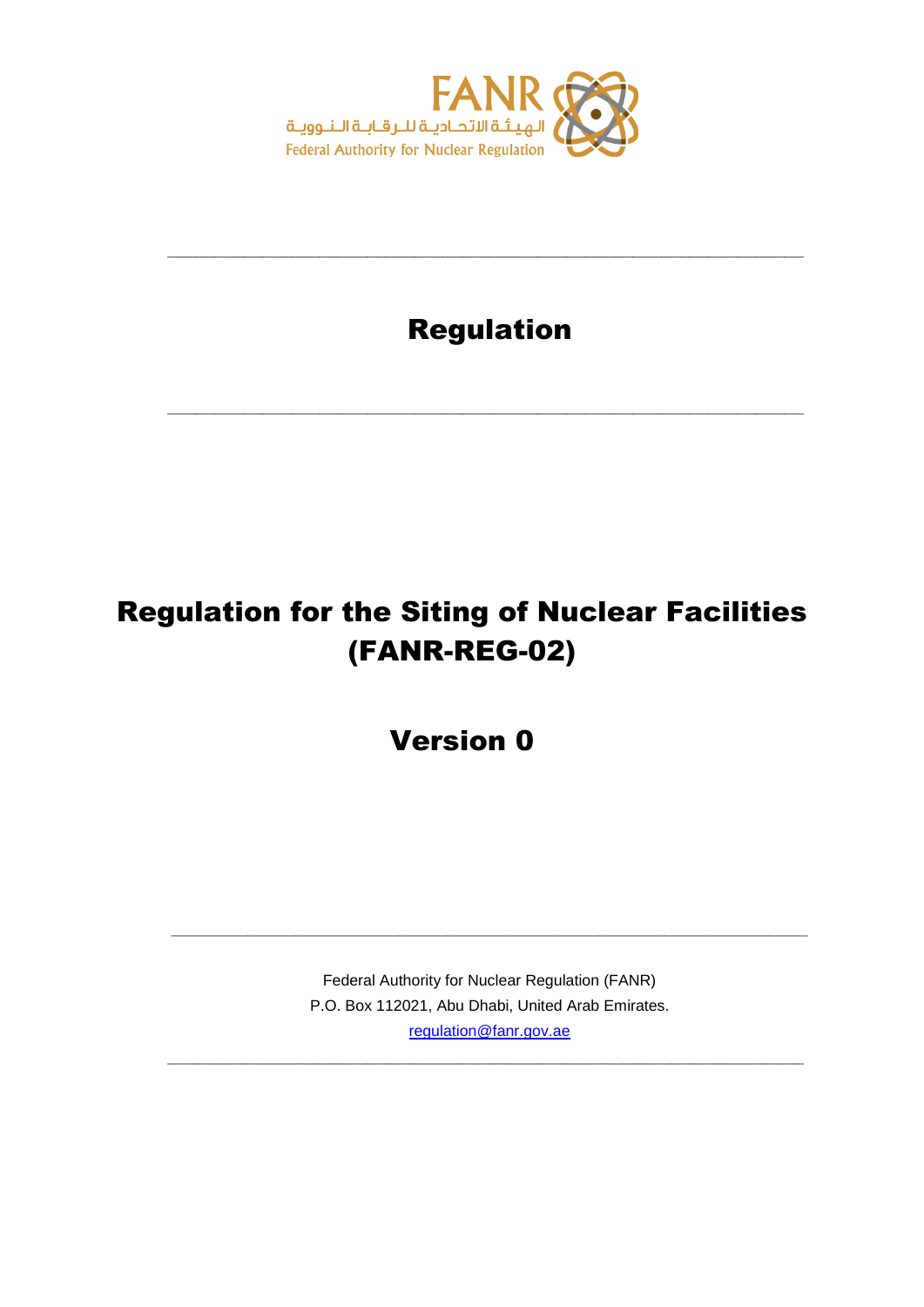## **Table of Contents**

| Regulation for the Siting of Nacieal Facilities (FANR-REG-02) - Version O Effor: DOORMARK<br>not defined. |
|-----------------------------------------------------------------------------------------------------------|
|                                                                                                           |
|                                                                                                           |
|                                                                                                           |
|                                                                                                           |
|                                                                                                           |
|                                                                                                           |
|                                                                                                           |
|                                                                                                           |
|                                                                                                           |
| Requirements for Hazards Associated with External Natural and Human Induced Events 6                      |
|                                                                                                           |
| Requirements for Determining the Potential Effects of the Nuclear Facility in the Region 6                |
|                                                                                                           |
| Requirements Derived from Considerations of Population and Emergency Planning 7                           |
|                                                                                                           |
|                                                                                                           |
|                                                                                                           |
|                                                                                                           |
|                                                                                                           |
|                                                                                                           |
|                                                                                                           |
|                                                                                                           |
|                                                                                                           |
|                                                                                                           |
|                                                                                                           |
|                                                                                                           |
|                                                                                                           |
|                                                                                                           |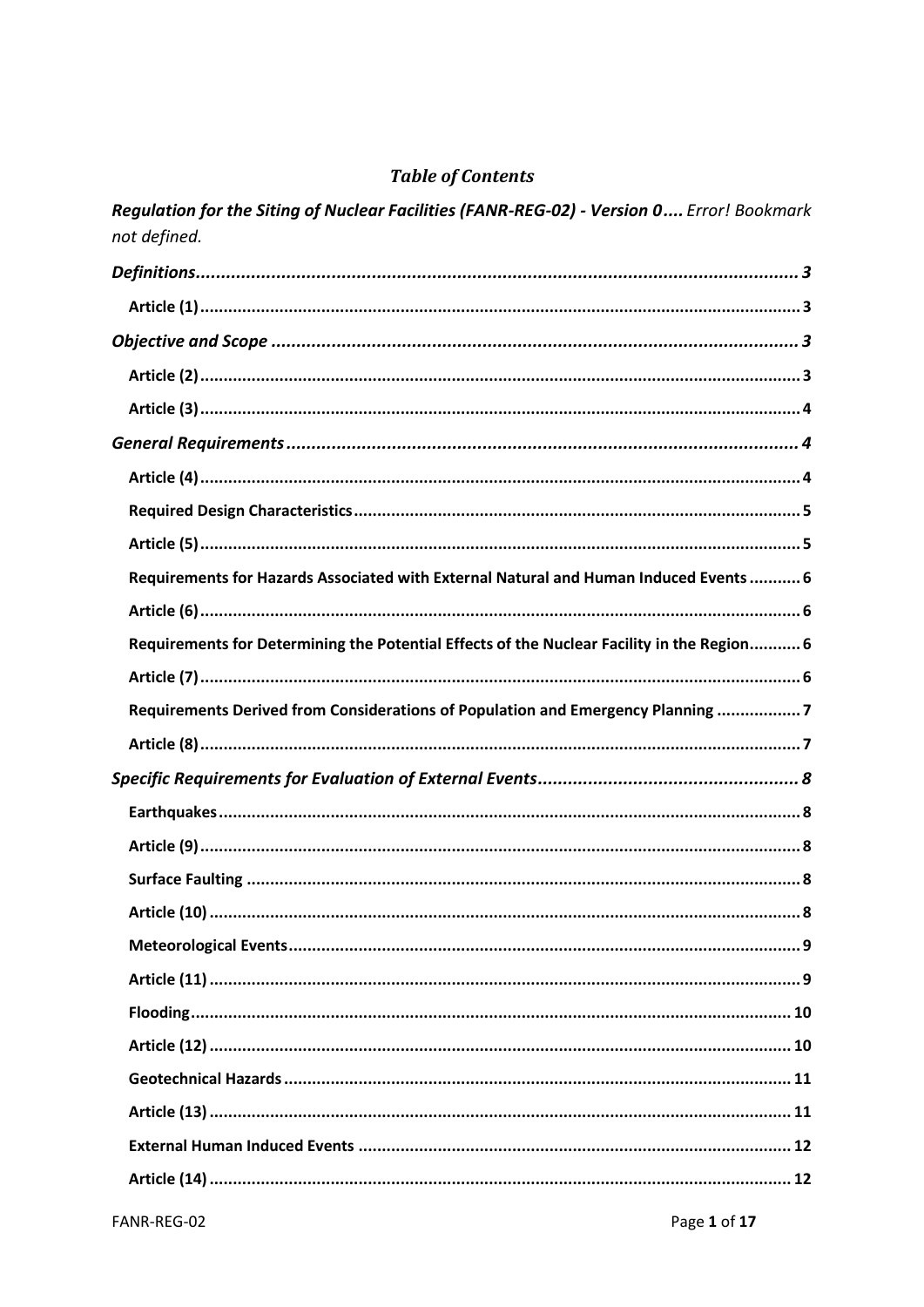<span id="page-2-0"></span>

| Site Characteristics and the Potential Effects of the Nuclear Facility in the Region  13 |
|------------------------------------------------------------------------------------------|
|                                                                                          |
|                                                                                          |
|                                                                                          |
|                                                                                          |
|                                                                                          |
|                                                                                          |
|                                                                                          |
|                                                                                          |
|                                                                                          |
|                                                                                          |
|                                                                                          |
|                                                                                          |
|                                                                                          |
|                                                                                          |
|                                                                                          |
|                                                                                          |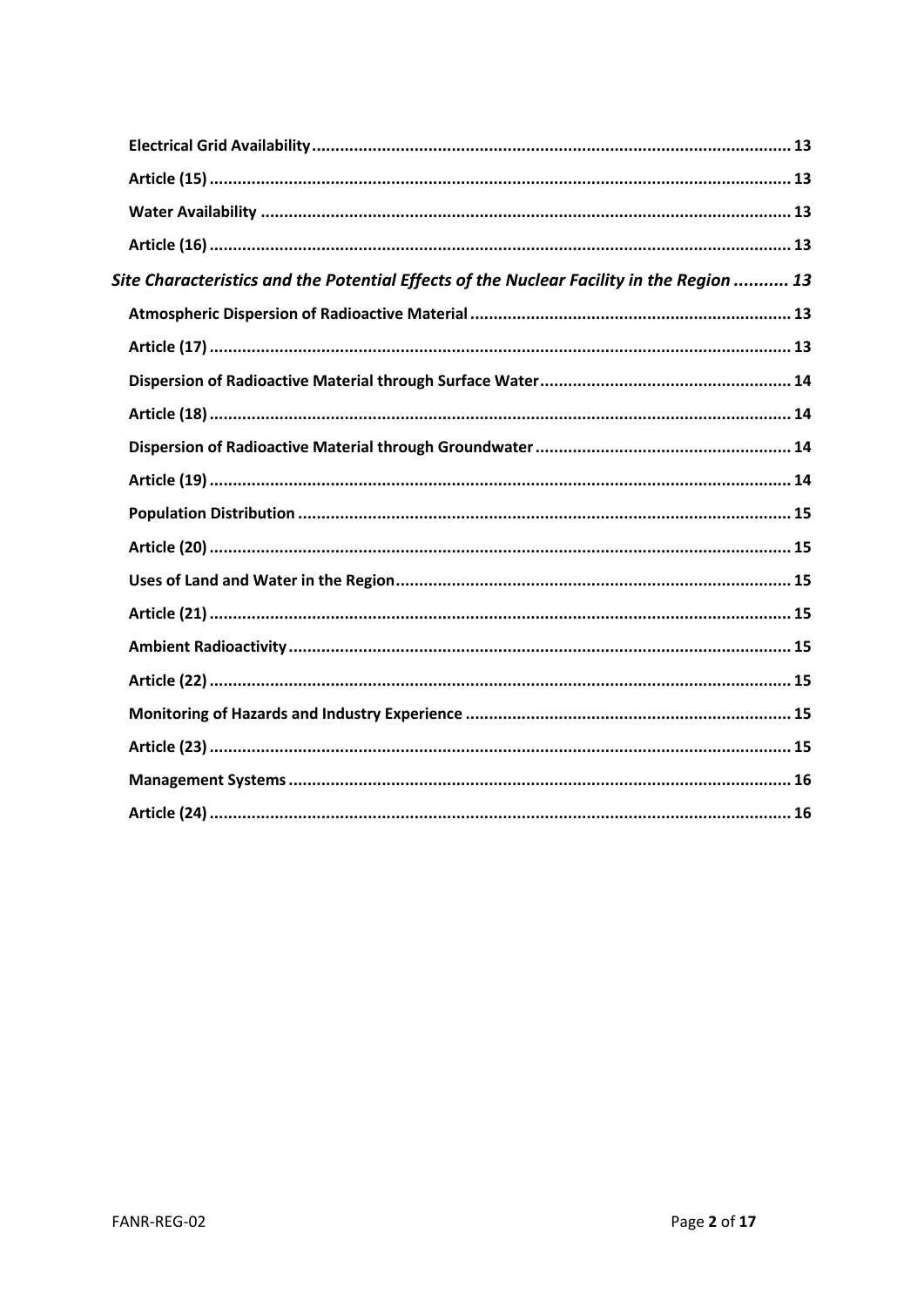### **Definitions**

#### **Article (1)**

<span id="page-3-0"></span>For purposes of this regulation, the following terms shall have the meanings set forth below. Other capitalised terms used but not defined herein shall have the meaning ascribed to them in Article 1 of the Federal Law by Decree No. 6 of 2009 Concerning the Peaceful Uses of Nuclear Energy (the Law):

- **External Events** Events unconnected with the Operation of a Facility or the conduct of an Activity which could have an effect on the Safety of the Facility or Activity.
- **Emergency Measures** Plans, procedures, checklists and any other measures prepared and implemented to prevent or minimise the occurrence or impact of an Emergency, including an Emergency Plan.
- **External Zone** The area immediately surrounding a proposed Site Area in which population distribution and density, and land and water uses, are considered with respect to their effects on the possible implementation of Emergency Measures.
- **Site Area** A geographical area that contains an authorised Facility, authorised Activity or source and within which the management of the authorised Facility or authorised Activity may directly initiate Emergency Actions.
- **Siting** The process of selecting a suitable site for a Facility, including appropriate assessment and definition of the related design basis.
- **Structures, Systems and Components (SSCs)** A general term encompassing all the elements of a Facility or Activity which contributes to protection and Safety, except human factors. Structures are the passive elements such as building vessels and shielding. A System comprises several components assembled in such a way as to perform a specific active function and a Component is a discrete element of a system.

## **Objective and Scope**

## **Article (2)**

<span id="page-3-2"></span><span id="page-3-1"></span>1. The objective of this regulation is to establish the requirements for applicants and licensees to follow when evaluating sites for one or more Nuclear Facilities.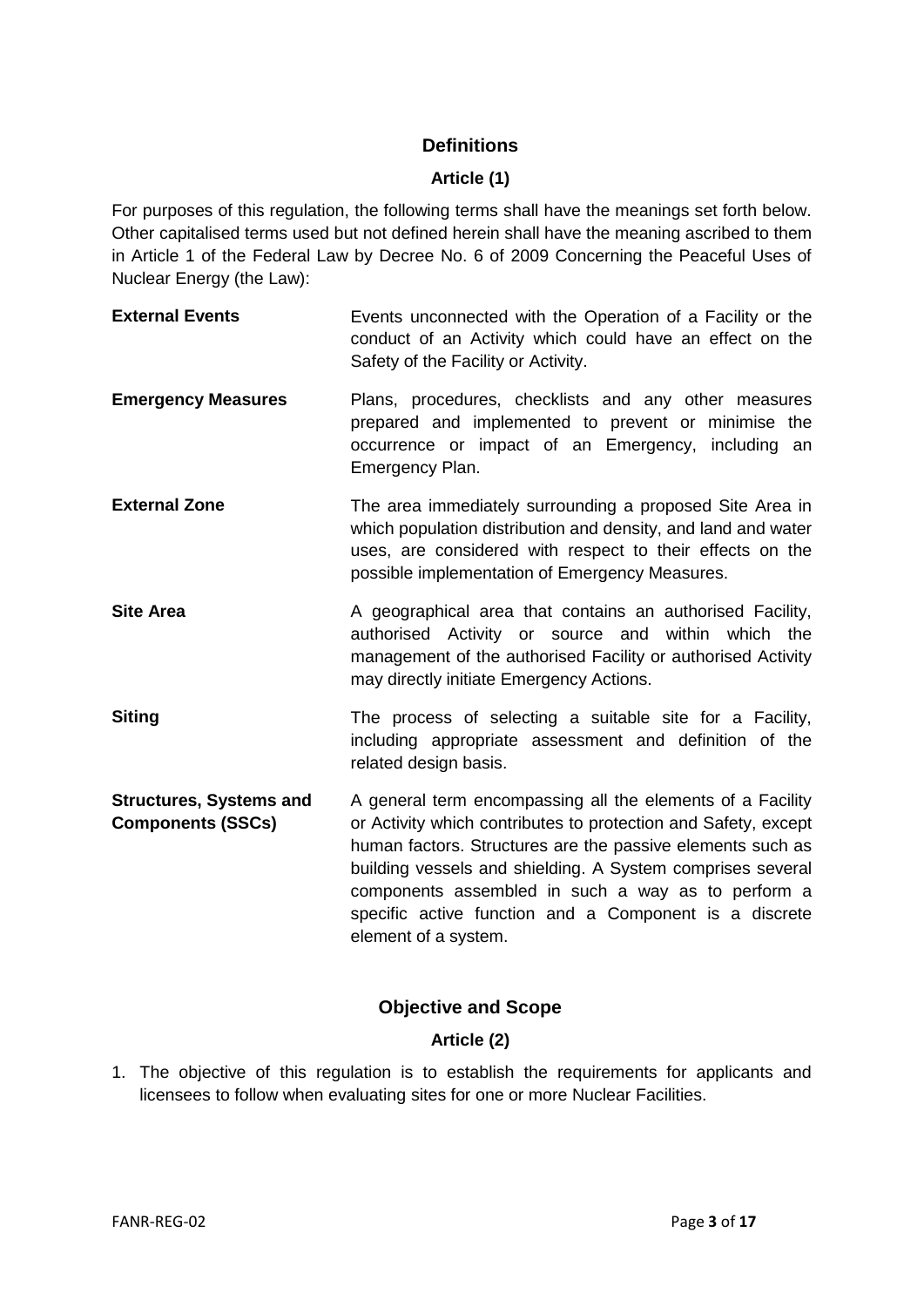- 2. This regulation establishes the requirements for the evaluation of a proposed site and defines the extent of information relating to a proposed site to be presented by the applicant. This information includes (but is not limited to the following):
	- a) evaluating a proposed site to ensure that the site-related phenomena and characteristics are adequately taken into account;
	- b) analyzing the characteristics of the population of the region and the capability of implementing an Emergency Plan over the projected lifetime of the plant;
	- c) defining site-related hazards; and
	- d) quantifying the input parameters related to seismic, meteorological, hydraulic, geotechnical areas and human induced conditions used in the Design of the Nuclear Facility SSCs.
- 3. The approach to meeting these requirements will be to use traditional deterministic defence-in-depth methods complemented by risk-informed performance-based methodology to address site characteristics and emergency planning issues.

#### **Article (3)**

<span id="page-4-0"></span>The scope of this regulation encompasses site related factors and site installation interaction factors relating to plant operational states and accident conditions, including those that could lead to Emergency Measures, and natural and human induced events external to the installation that are important to Safety. The external human induced events considered in this regulation are all of accidental origin. Considerations relating to the Physical Protection of the Nuclear Facility against willful actions by third parties are outside the scope of this regulation and are addressed in other Authority regulations. This regulation does not address underground or offshore facilities.

#### **General Requirements**

#### **Article (4)**

<span id="page-4-2"></span><span id="page-4-1"></span>The main purpose of the site evaluation is to protect the public and environment from the radiological consequences of radioactive releases due to normal Operation and Accidents. In the evaluation of the suitability of a site for a Nuclear Facility, the following aspects shall be considered:

- 1. effects of External Events (natural in origin or human induced) occurring in the region of the particular site;
- 2. characteristics of the site and its environment that could influence the transfer of released Radioactive Material to Persons and the environment;
- 3. population density, population distribution and other characteristics of the External Zone and how these characteristics may risk members of the public and affect the implementation of Emergency Measures;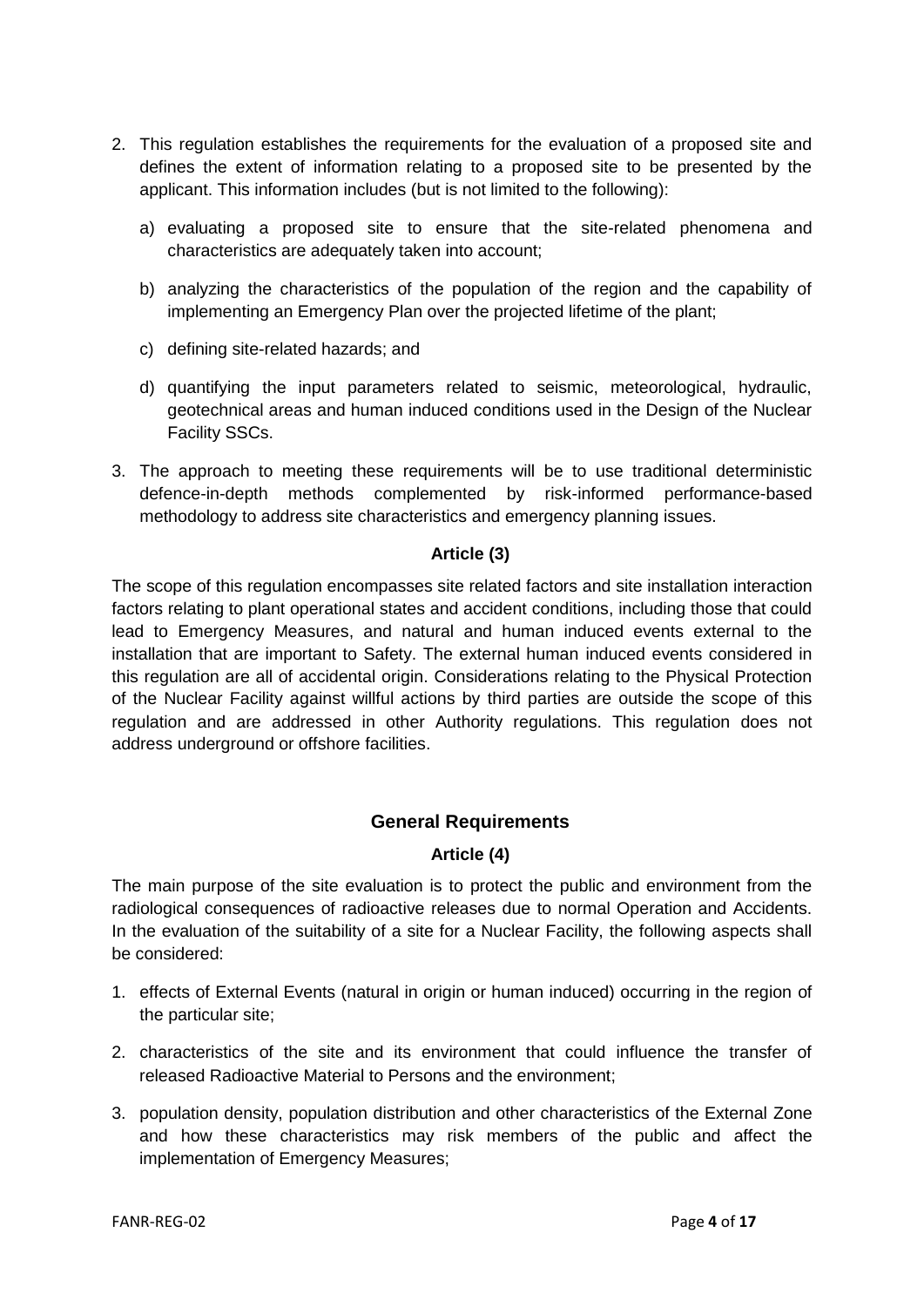#### **Required Design Characteristics**

#### **Article (5)**

- <span id="page-5-1"></span><span id="page-5-0"></span>1. Site characteristics that may affect the Safety of the Nuclear Facility shall be investigated and assessed, as well as characteristics of the natural environment in the region that may be affected by potential radiological impacts in operational states and accident conditions. The applicant/Licensee shall establish measures to monitor and verify all site characteristics remain within the assumptions used in the Design and the final Safety analysis report throughout the life of the Nuclear Facility.
- 2. Proposed sites for Nuclear Facilities shall be examined in relation to the frequency and severity of external natural and human induced events and phenomena that could affect the Safety of the Nuclear Facility.
- 3. The foreseeable evolution of natural and human induced factors in the region that may have a bearing on Safety shall be evaluated for a time period that encompasses the projected lifetime of the Nuclear Facility. These factors, particularly population growth and population distribution, shall be monitored over the lifetime of the Nuclear Facility. If necessary, appropriate measures shall be taken to ensure that the overall risk remains acceptably low.
- 4. The site characteristics, in combination with the reactor's safety characteristics shall provide high level of protection of public health and Safety.
- 5. The hazards associated with External Events that are to be considered in the Design of the Nuclear Facility shall be determined. For an External Event (or a combination of events) the parameters that are used to characterise the hazards shall be chosen in such a way as to facilitate the Design of the Nuclear Facility.
- 6. In assessing the risks associated with External Events, the potential consequences of combining these hazards with the ambient site conditions (e.g. hydrological, hydrogeological and meteorological conditions) shall be considered.
- 7. The analysis shall take into account any additional matters relating to Safety such as the transport and Storage of input and output materials, fresh and Spent Nuclear Fuel, and Radioactive Waste, which could influence the suitability of the site.
- 8. The potential for interactions between nuclear and non-nuclear effluents, such as the combination of heat or chemicals with Radioactive Material in liquid effluents, shall be considered.
- 9. The potential radiological impacts on people in the region, including impacts that could lead to Emergency Measures, of the Nuclear Facility in its operational states and in accident conditions shall be evaluated. Due consideration shall be given to all relevant factors, including population distribution, dietary habits, use of land and water, and the radiological impacts of any other releases of Radioactive Material in the region.
- 10. If it is proposed to increase the installed nuclear capacity to a level significantly greater than that previously determined to be acceptable, the suitability of the site shall be reevaluated accordingly.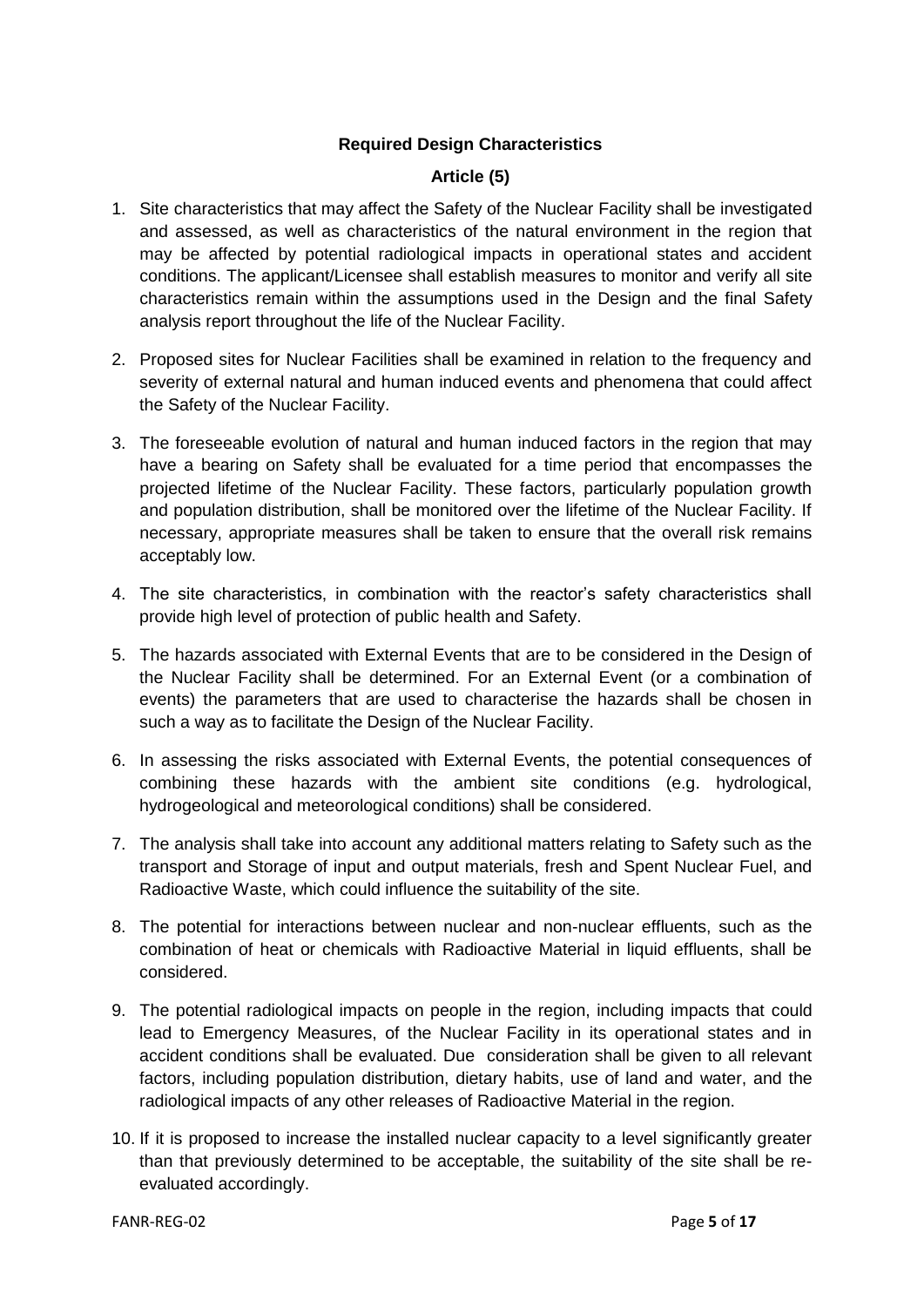### <span id="page-6-0"></span>**Requirements for Hazards Associated with External Natural and Human Induced Events**

#### **Article (6)**

- <span id="page-6-1"></span>1. Proposed sites shall be investigated with regard to all the site characteristics that could be significant with respect to Safety as a result of external natural and human induced events.
- 2. Possible natural phenomena and human induced situations and activities in the region of a proposed site shall be identified and evaluated to determine their significance to the safe Operation of the Nuclear Facility.
- 3. Parameters for describing the hazards associated with natural and human induced phenomena shall be selected or developed.
- 4. In the determination of hazards, site specific data shall be used. In the event that such data are not obtainable, data from other regions that are relevant to the region of interest or acceptable simulation techniques may be used.
- 5. Foreseeable significant changes in land use shall be considered, such as changes to existing installations or human activities, or the Construction of high-risk installations.
- 6. All relevant available information and records of the occurrences and severity of important natural phenomena or human induced situations and activities shall be collected for the region and shall be analyzed for reliability, accuracy and completeness.
- 7. Appropriate methods shall be adopted for establishing the hazards that are associated with major external phenomena. The methods shall be up-to-date and compatible with the characteristics of the region. Special consideration shall be given to applicable probabilistic methodologies including uncertainties.
- 8. When applying a method to establish the hazards associated with major external phenomena the size of the region needs to be chosen carefully. It shall be large enough to include all the features and areas that could be of significance in determining the natural and human induced phenomena under consideration and for the characteristics of the event.

## <span id="page-6-2"></span>**Requirements for Determining the Potential Effects of the Nuclear Facility in the Region**

#### **Article (7)**

<span id="page-6-3"></span>1. In the evaluation of a site to determine the potential radiological impact on the region of the Nuclear Facility in its operational states and accident conditions that could lead to Emergency Measures, appropriate estimates shall be made of expected or potential releases of Radioactive Material. In doing this, the Design of the Nuclear Facility and its safety features shall be taken into account.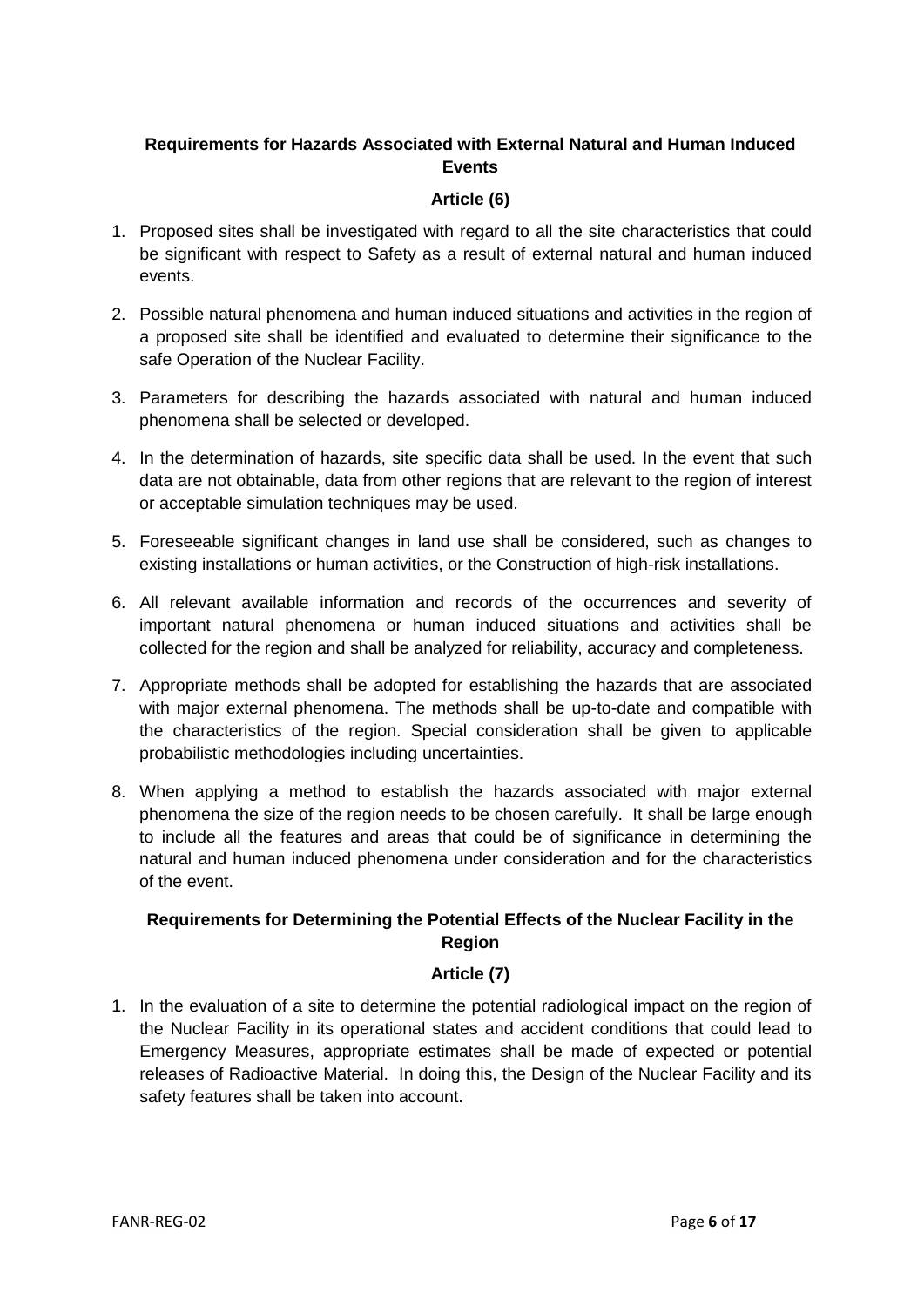- 2. The direct and indirect pathways by which Radioactive Material released from the Nuclear Facility could potentially reach and affect people and the environment shall be identified and evaluated. In such an evaluation, specific regional and site characteristics shall be taken into account, with special attention paid to the function of the biosphere in the accumulation and transport of radionuclides.
- 3. The site characteristics and Design of the Nuclear Facility shall be examined concurrently, and such examination must demonstrate that the radiological risks to the public and to the environment associated with radioactive releases from the site are acceptably low as determined by the Authority pursuant to the Law and applicable regulations.
- 4. The Design of the Nuclear Facility shall be such as to compensate for any unacceptable potential effects of the Nuclear Facility on the region as determined by the Authority pursuant to the Law and applicable regulations.

#### <span id="page-7-0"></span>**Requirements Derived from Considerations of Population and Emergency Planning**

#### **Article (8)**

- <span id="page-7-1"></span>1. The proposed region shall be studied to evaluate the present and foreseeable future characteristics and the distribution of the population of the region. The study shall include an evaluation of present and future uses of land and water in the region. Any special characteristics that may affect the potential consequences of radioactive releases on individuals and the population as a whole shall be taken into account.
- 2. In relation to the characteristics and distribution of the population, the combined effects of the site and the Nuclear Facility shall be such that:
	- a) for operational states of the Nuclear Facility the radiological exposure of the population remains as low as reasonably achievable and in conformance with the regulatory requirements set forth in FANR Regulation for Radiation Dose Limits and Optimisation of Radiation Protection for Nuclear Facilities (FANR-REG-04); and
	- b) the radiological risk to the population associated with accident conditions, including those that could lead to Emergency Measures being taken, is acceptably low.
- 3. The External Zone for a proposed site shall be established by taking into account the potential for radiological consequences for people and the feasibility of implementing Emergency Plans, and of any External Events or phenomena that may hinder their implementation. Before Construction of the Nuclear Facility is started, it shall be confirmed that there will be no insurmountable difficulties in establishing an Emergency Plan for the External Zone before the start of Operation of the Nuclear Facility.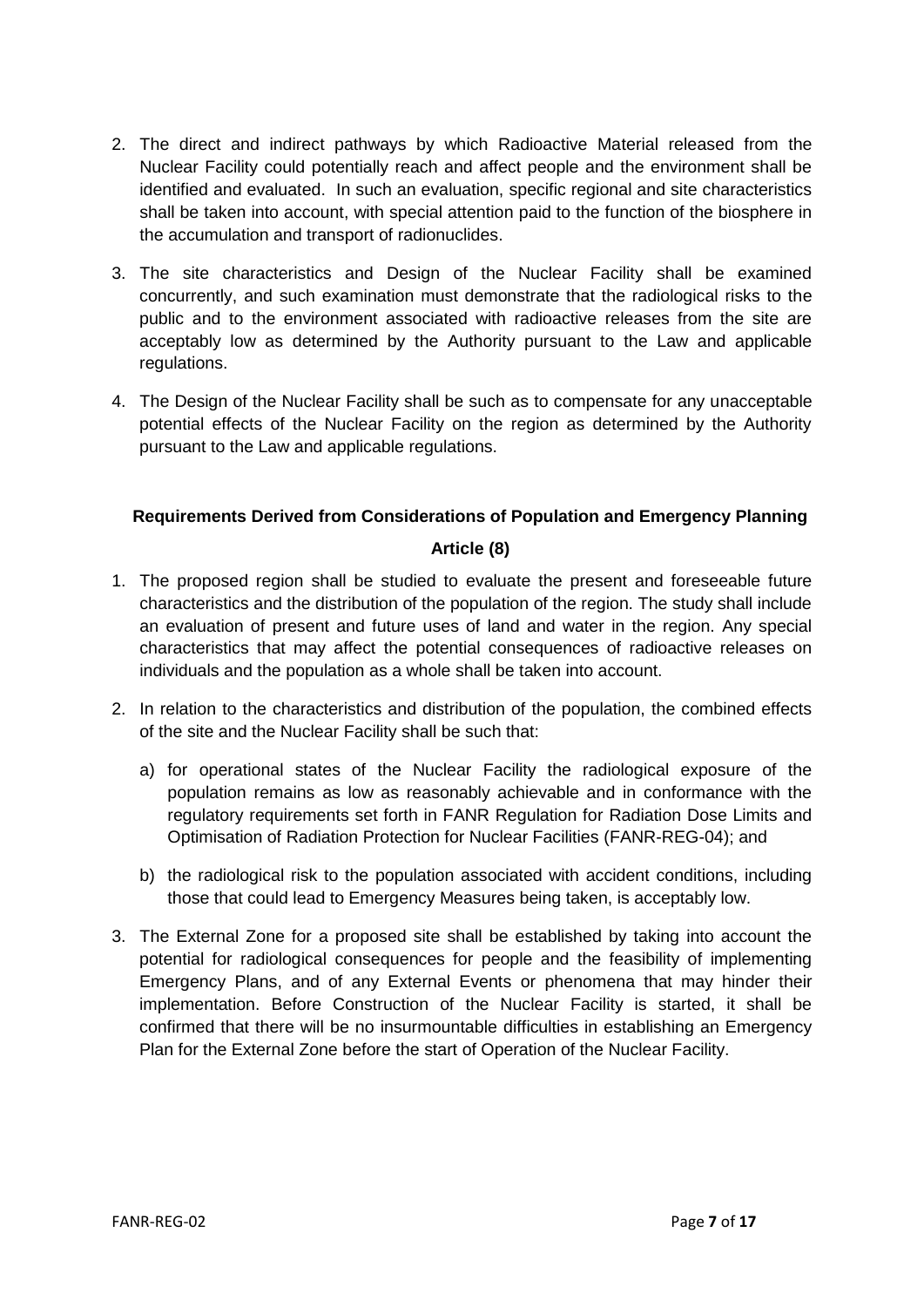## **Specific Requirements for Evaluation of External Events**

#### **Earthquakes**

#### **Article (9)**

- <span id="page-8-2"></span><span id="page-8-1"></span><span id="page-8-0"></span>1. The seismological and geological conditions in the region and the engineering geological aspects and geotechnical aspects of the proposed Site Area shall be evaluated.
- 2. All relevant information on earthquakes and volcanism, if any, in the region shall be collected and documented.
- 3. The hazards associated with earthquakes shall be determined by means of seismotectonic evaluation of the region.
- 4. Hazards due to earthquake induced ground motion shall be assessed for the site taking into account the seismotectonic characteristics of the region and specific site conditions. A thorough uncertainty analysis shall be performed as part of the evaluation of seismic hazards.
- <span id="page-8-3"></span>5. Seismic and geological input parameters necessary to support Design of the Nuclear Facility SSCs shall be quantified based on the results of the site characterisation.

#### **Surface Faulting**

#### **Article (10)**

- <span id="page-8-4"></span>1. The potential for surface faulting (i.e. the fault capability) shall be assessed for the site. A fault shall be considered capable (on the basis of geological, geophysical, geodetic or seismological data) if one or more of the following conditions applies:
	- a) it shows evidence of past movement or movements (significant deformations and/or dislocations) of a recurring nature within such a period that it is reasonable to infer that further movements at or near the surface could occur. In highly active areas, where both earthquake data and geological data consistently reveal short earthquake recurrence intervals, periods of the order of tens of thousands of years may be appropriate for the Assessment of capable faults. In less active areas, it is likely that much longer periods may be required;
	- b) a structural relationship with a known capable fault has been demonstrated such that movement of one fault may cause movement of the other fault at or near the surface; or
	- c) the maximum potential earthquake associated with a seismogenic structure is sufficiently large and at such a depth that it is reasonable to infer that in the geodynamic setting of the site movement at or near the surface could occur.
- 2. Where reliable evidence shows the existence of a capable fault that has the potential to affect the Safety of the Nuclear Facility, an alternative site shall be considered.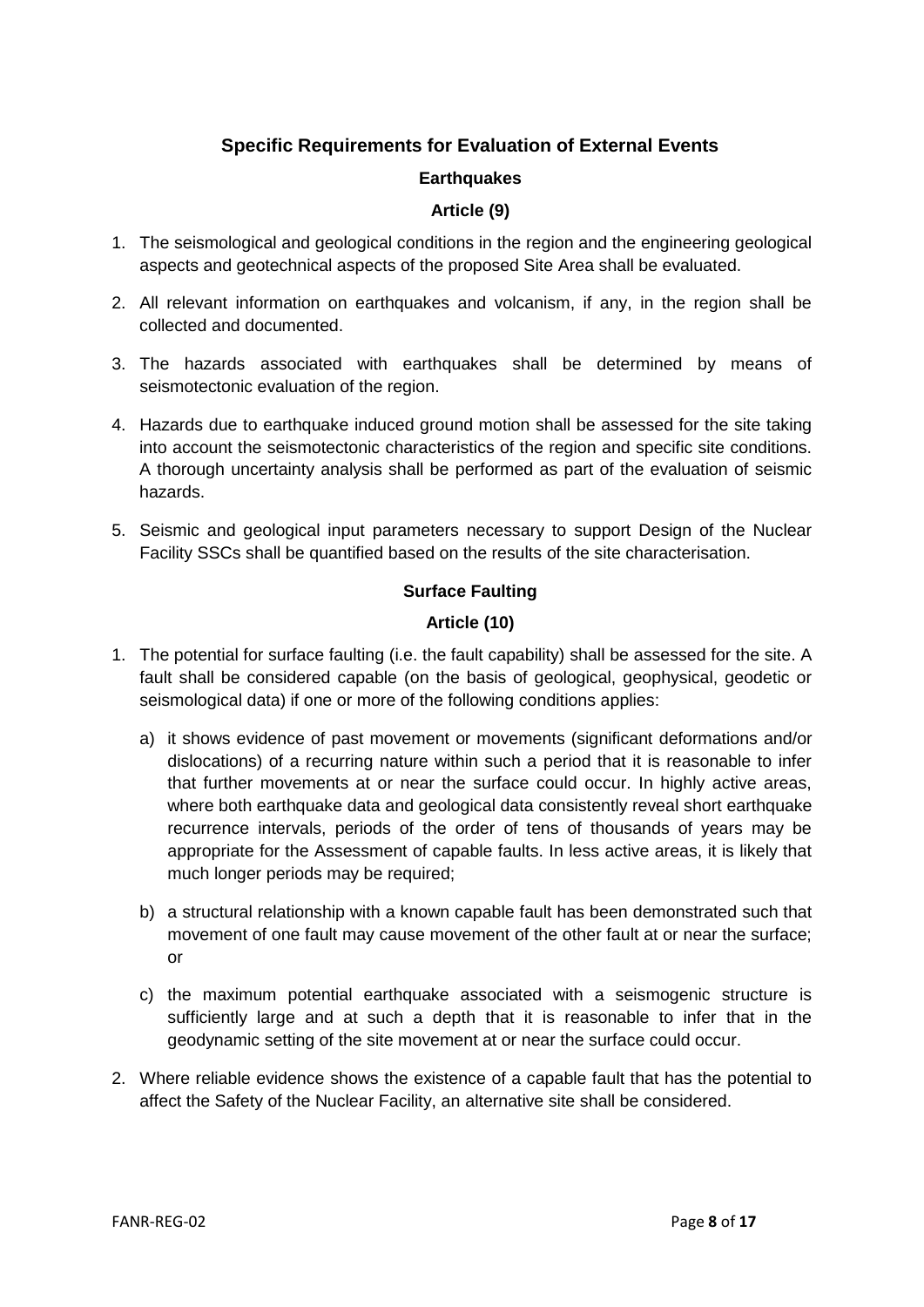#### **Meteorological Events**

#### **Article (11)**

<span id="page-9-1"></span><span id="page-9-0"></span>The extreme values of meteorological variables and phenomena including wind, precipitation, temperature, storm surges and the other meteorological events listed below shall be investigated for the site of any Nuclear Facility to evaluate their possible consequences.

- 1. Lightning
	- a) The potential for the occurrence, the frequency and severity of lightning shall be evaluated for the site on the basis of all relevant, available information.
- 2. Tornadoes
	- a) The potential for the occurrence, the frequency and severity of tornadoes in the region of interest shall be assessed on the basis of all relevant available information.
	- b) The hazards associated with tornadoes shall be derived and expressed in terms of parameters such as rotational wind speed, translational wind speed, radius of maximum rotational wind speed, pressure differentials and rate of change of pressure.
	- c) In the Assessment of the hazards, consideration shall be given to potential missiles that could be associated with tornadoes.
- 3. Tropical cyclones
	- a) The potential for the occurrence, the frequency and the severity of tropical cyclones in the region of the site shall be evaluated on the basis of all relevant available information.
	- b) If appropriate, the hazards associated with tropical cyclones shall be determined in relation to the site. Hazards for tropical cyclones include factors such as extreme wind speed, pressure and precipitation.
	- c) In the Assessment of the hazards, consideration shall be given to potential missiles that could be associated with tropical cyclones.
- 4. Sandstorms

The potential for the occurrence, frequency and severity of sandstorms shall be evaluated for the site on the basis of all relevant, available information.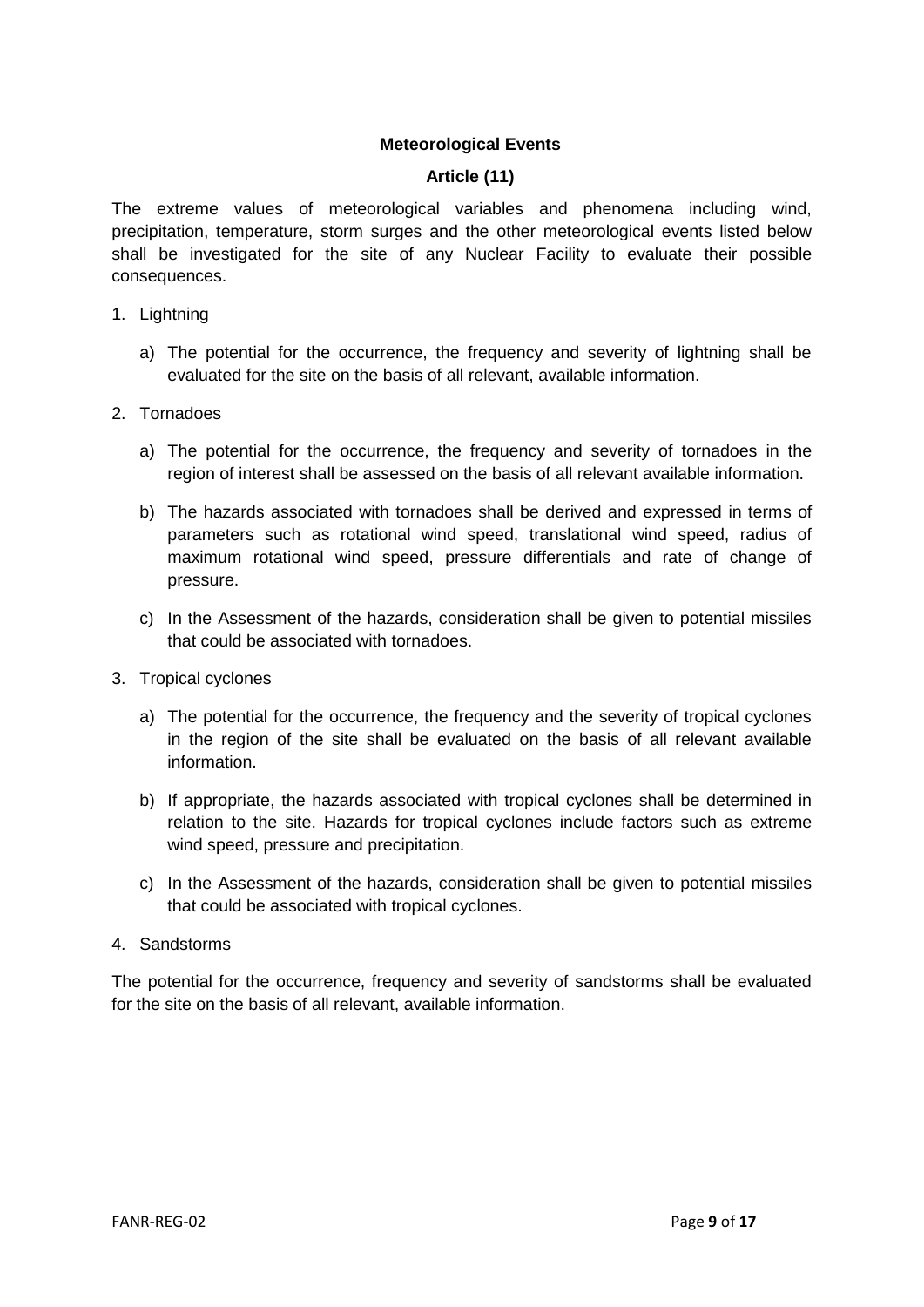#### **Flooding**

#### **Article (12)**

- <span id="page-10-1"></span><span id="page-10-0"></span>1. Floods due to precipitation and other causes
	- a) The region shall be assessed to determine the potential for the occurrence, the frequency and severity of flooding due to one or more natural causes such as runoff resulting from precipitation or high tide, storm surge, seiche and wind waves that may affect the Safety of the Nuclear Facility. If there is a potential for flooding, then all relevant data, including historical data, both meteorological and hydrological, shall be collected and critically examined.
	- b) A suitable meteorological and hydrological model shall be developed taking into account the limits on the accuracy and quantity of the data, the length of the historical period over which the data were accumulated, and all known past changes in relevant characteristics of the region.
	- c) The possible combinations of the effects of several causes shall be examined. For example, for coastal sites and sites on estuaries, the potential for flooding by a combination of high tide, wind effects on bodies of water and wave actions such as those due to cyclones shall be assessed.
	- d) The hazards for the site due to flooding shall be assessed and input parameters necessary to support Design of Nuclear Facility SSCs against the adverse effects of flooding quantified.
	- e) The potential for instability of the coastal area or water channel due to erosion or sedimentation shall be investigated.
- 2. Water waves induced by earthquakes or other geological phenomena
	- a) The region shall be evaluated to determine the potential for tsunamis or seiches that could affect the Safety of a Nuclear Facility on the site.
	- b) If there is found to be such a potential, all relevant available data relating to tsunamis or seiches affecting the shore region around the site shall be collected and critically evaluated for their relevance to the evaluation of the site.
	- c) On the basis of the available data for the region and comparison with similar regions that have been well studied with regard to these phenomena, the frequency of occurrence, magnitude and height of regional tsunamis or seiches shall be estimated and used to determine the hazards associated with tsunamis or seiches taking into account any amplification due to the coastal configuration at the site.
	- d) The potential for tsunamis or seiches to be generated by regional offshore seismic events shall be evaluated on the basis of known seismic records and seismotectonic characteristics.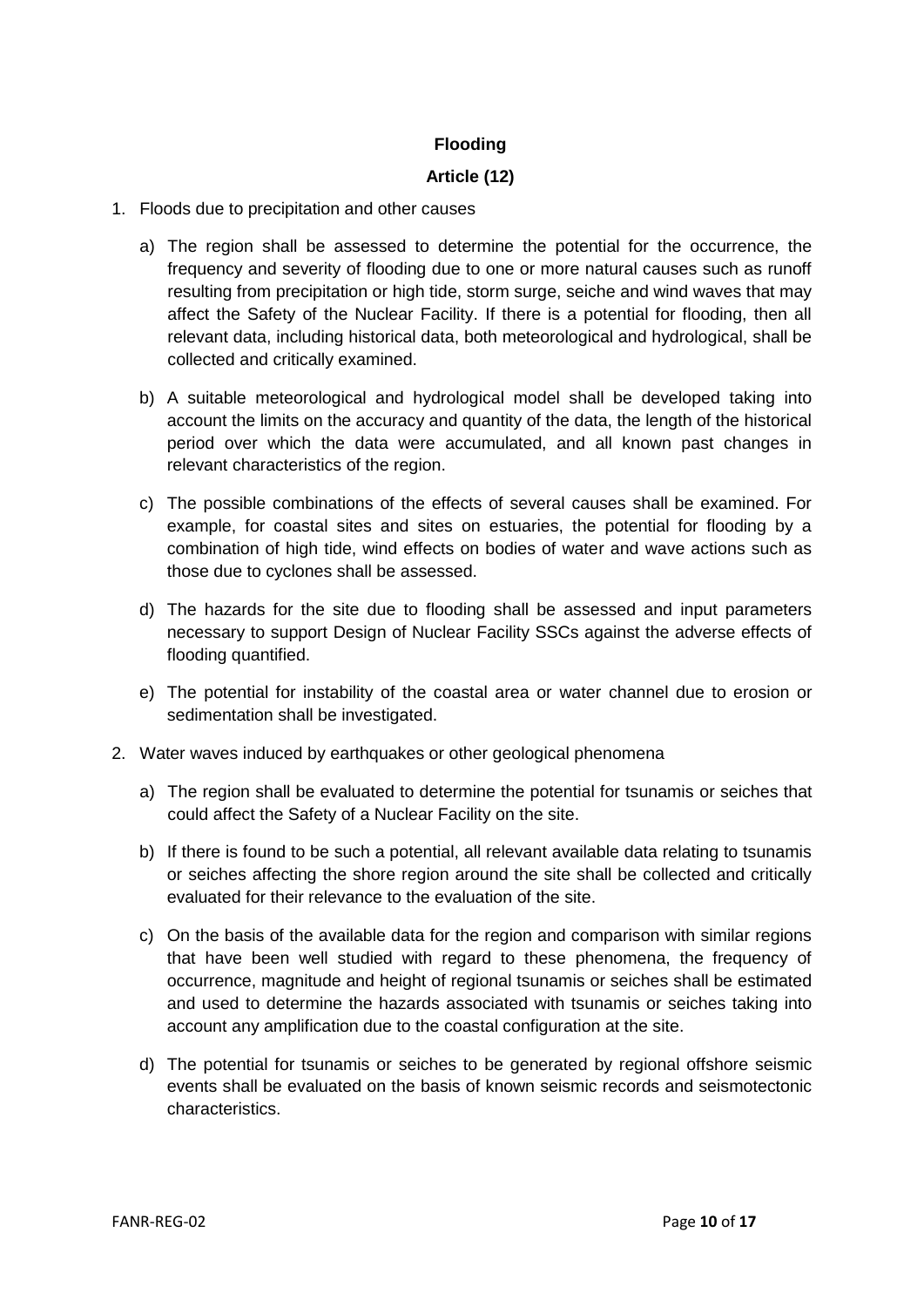- e) The hazards associated with tsunamis or seiches shall be derived from known seismic records and seismotectonic characteristics as well as from physical and/or analytical modelling. These include potential drawdown and run-up that may result in physical effects on the site.
- 3. Floods and waves caused by failure of water control structures
	- a) Where appropriate, information relating to any upstream water control structures shall be analysed to determine whether the Nuclear Facility would be able to withstand the effects of the failure of one or more of the upstream structures.
	- b) The possibility of storage of water as a result of the temporary blockage of rivers upstream or downstream (e.g. caused by landslides) so as to cause flooding and associated phenomena at the proposed site shall be examined.

#### **Geotechnical Hazards**

#### **Article (13)**

- <span id="page-11-1"></span><span id="page-11-0"></span>1. Slope instability
	- a) The site and its vicinity shall be evaluated to determine the potential for slope instability (such as land and rock slides) that could affect the Safety of the Nuclear Facility.
	- b) If there is found to be a potential for slope instability that could affect the Safety of the Nuclear Facility, the hazard shall be evaluated by using parameters and values for the site specific ground motion.
- 2. Collapse, subsidence or uplift of the site surface
	- a) Geological maps and other appropriate information for the region shall be examined for the existence of natural features such as caverns, karstic formations and human made features such as mines, water wells and oil wells. The potential for collapse, subsidence or uplift of the site surface shall be evaluated.
	- b) If the evaluation shows that there is a potential for collapse, subsidence or uplift of the surface that could affect the Safety of the Nuclear Facility, practicable engineering solutions shall be provided otherwise the site shall be deemed unsuitable.
	- c) If practicable engineering solutions appear available, a detailed description of subsurface conditions obtained by reliable methods of investigation shall be developed for the purposes of determination of the hazards. The practicability of the proposed engineering solutions shall be confirmed before the site is deemed to be suitable.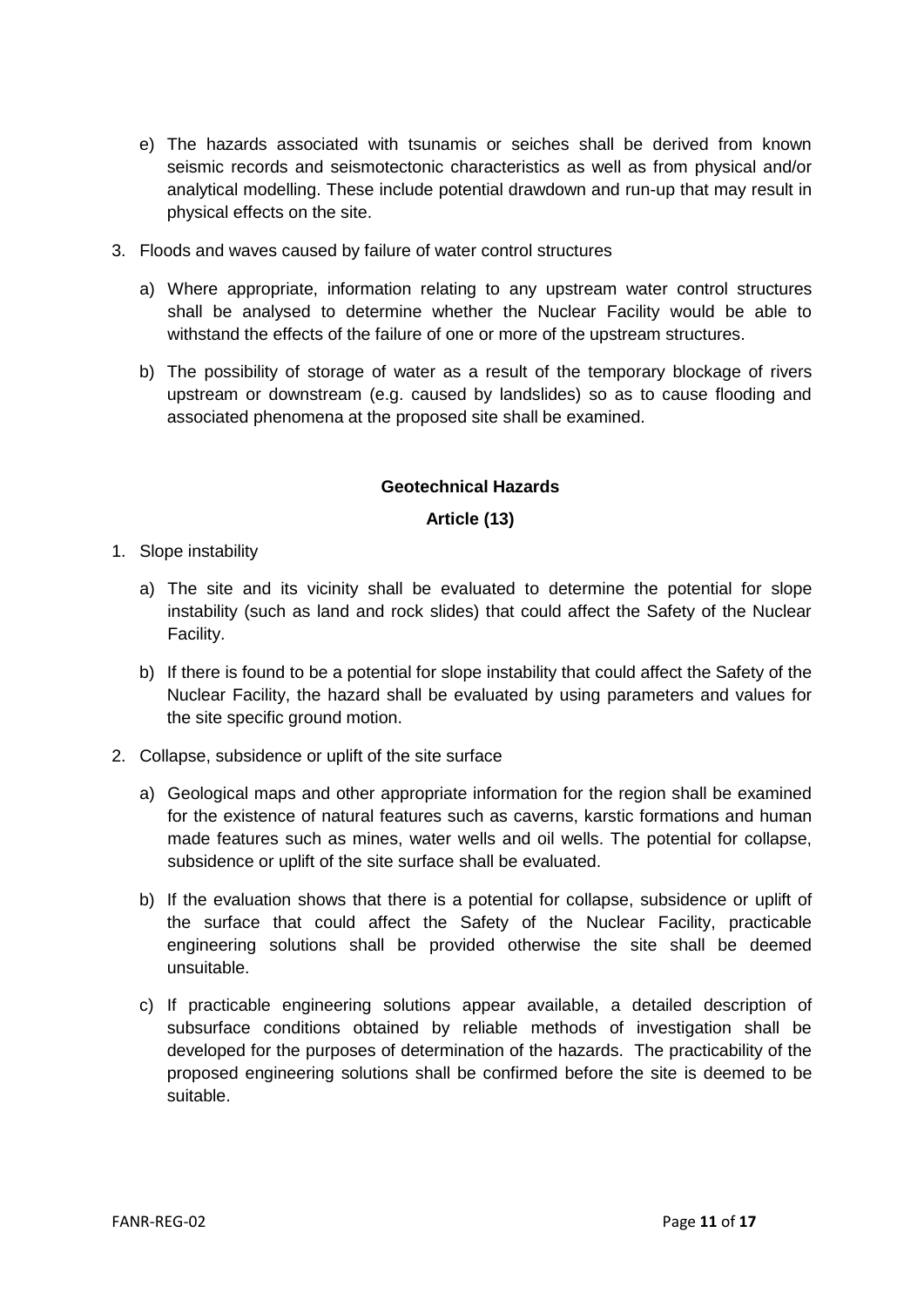#### 3. Soil liquefaction

The potential for liquefaction of the subsurface materials of the proposed site shall be evaluated by using parameters and values for the site specific ground motion and proven analytical methods.

- 4. Behaviour of foundation materials
	- a) The geotechnical characteristics of the subsurface materials shall be investigated and a soil profile for the site determined in a form suitable for Design purposes.
	- b) The stability of the foundation material under static and seismic loading shall be assessed.
	- c) The groundwater regime and the chemical properties of the groundwater shall be studied.

#### **External Human Induced Events**

#### **Article (14)**

- <span id="page-12-1"></span><span id="page-12-0"></span>1. Accidental aircraft crashes
	- a) The potential frequency and severity of aircraft crashes on the site shall be assessed taking into account, to the extent practicable, characteristics of future air traffic and aircraft.
	- b) If the Assessment shows that there is a potential for an aircraft crash on the site that could affect the Safety of the Nuclear Facility, then an assessment of the hazards shall be made taking into account all relevant plant engineered safety features such as the containment building.
- 2. Chemical hazards
	- a) Activities in the region that involve the handling, Processing, transport and storage of chemicals having a potential for explosions or for the production of gas clouds capable of deflagration, detonation or causing human fatality or illness due to toxicity shall be identified. The frequency and severity of such events shall be specified.
	- b) Hazards associated with chemical explosions shall be expressed in terms of overpressure and toxicity (if applicable) taking into account the effect of distance.
- 3. Other important human induced events
	- a) The region shall be investigated for installations (including installations within the site boundary) in which flammable, explosive, asphyxiant, toxic, corrosive or Radioactive Materials are stored, processed, transported and otherwise handled and that if released under normal or accident conditions could jeopardise the Safety of the Nuclear Facility. This investigation shall also include installations that may give rise to missiles of any type that could affect the Safety of the Nuclear Facility. The potential effects of electromagnetic interference, eddy currents in the ground and the clogging of air or water inlets by debris shall also be evaluated.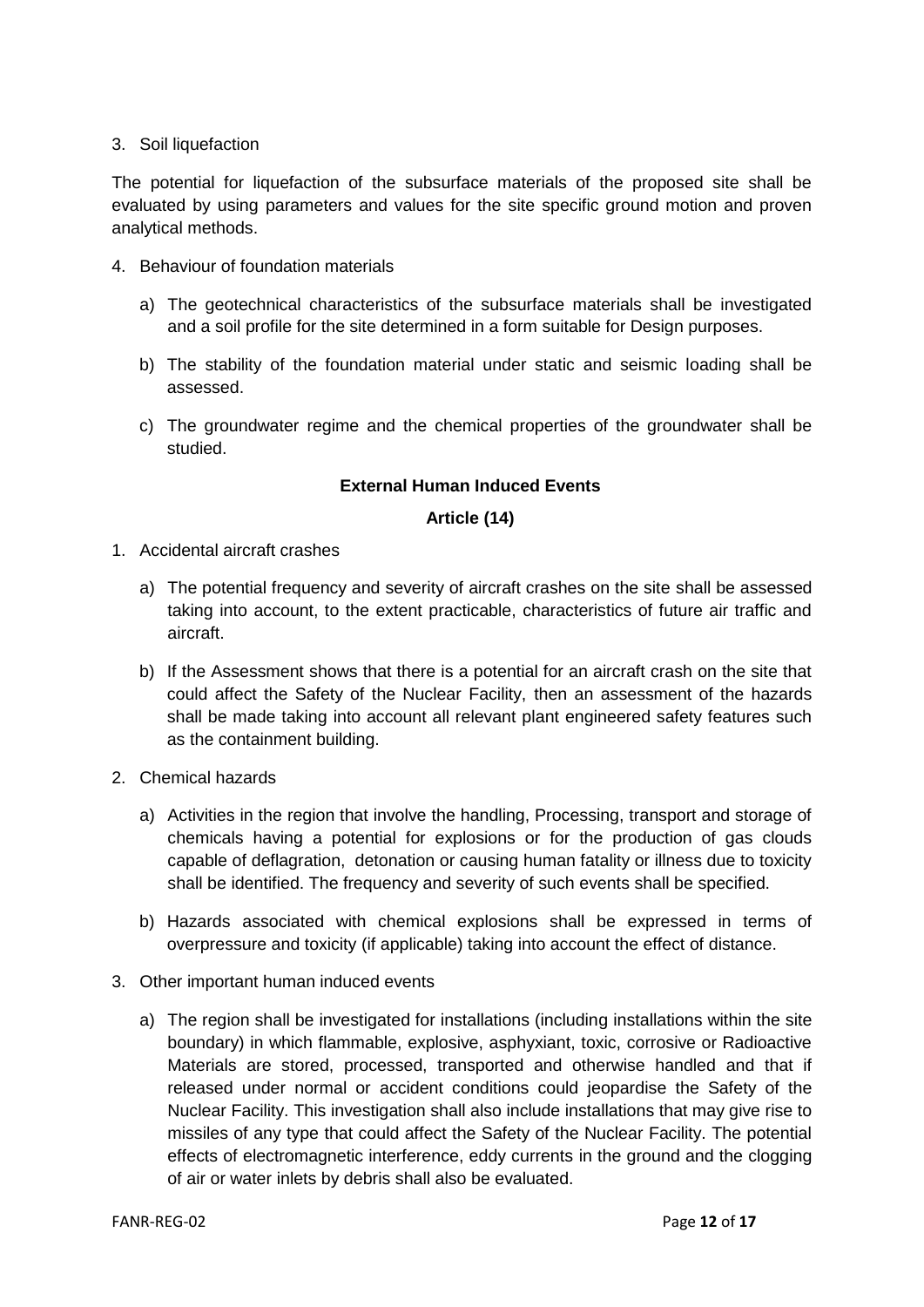b) For nuclear power plant sites located on navigable waterways, the evaluation shall consider the probability and potential effects of impact on the Nuclear Facility cooling water intake structure and enclosed pumps by the various sizes, weights and types of barges or ships that normally pass the site, including any explosions incident to the collision. Applicants shall use this analysis to determine whether an additional source of cooling water is required.

#### **Electrical Grid Availability**

#### **Article (15)**

<span id="page-13-1"></span><span id="page-13-0"></span>The site assessment shall account for interaction of the Nuclear Facility with the electrical grid and other generators on the system including potential load growth and effects of additional transmission lines.

#### **Water Availability**

#### **Article (16)**

- <span id="page-13-3"></span><span id="page-13-2"></span>1. Consumption of water shall be evaluated for existing and future water use scenarios in the area to ensure adequate water supplies during droughts for both station Operation and other regional water users.
- 2. The availability of water during periods of low flow or low water level is an important initial consideration for identifying potential sites. The frequency and duration of low flow or low-level periods shall be determined from the historical records.
- 3. Potential natural and human induced events that could cause a loss of function of systems required for the long-term removal of heat from the core shall be identified. Such events include the blockage or diversion of a cooling water supply, depletion of a reservoir by siting, an excessive amount of marine organisms, ship collisions, oil spills fires. If the probabilities and consequences of such events cannot be reduced to acceptable levels, then the hazards for the Nuclear Facility associated with such events shall be established.
- 4. An assessment and analysis of the potential impact of the various External Events shall be performed by using the collected data and information in a suitable model.

## <span id="page-13-4"></span>**Site Characteristics and the Potential Effects of the Nuclear Facility in the Region**

#### **Atmospheric Dispersion of Radioactive Material**

#### **Article (17)**

<span id="page-13-6"></span><span id="page-13-5"></span>1. A meteorological description of the region shall be developed, including descriptions of the basic meteorological parameters, regional topography and phenomena such as wind speed and direction, air temperature, precipitation, humidity, atmospheric stability parameters, and prolonged inversions.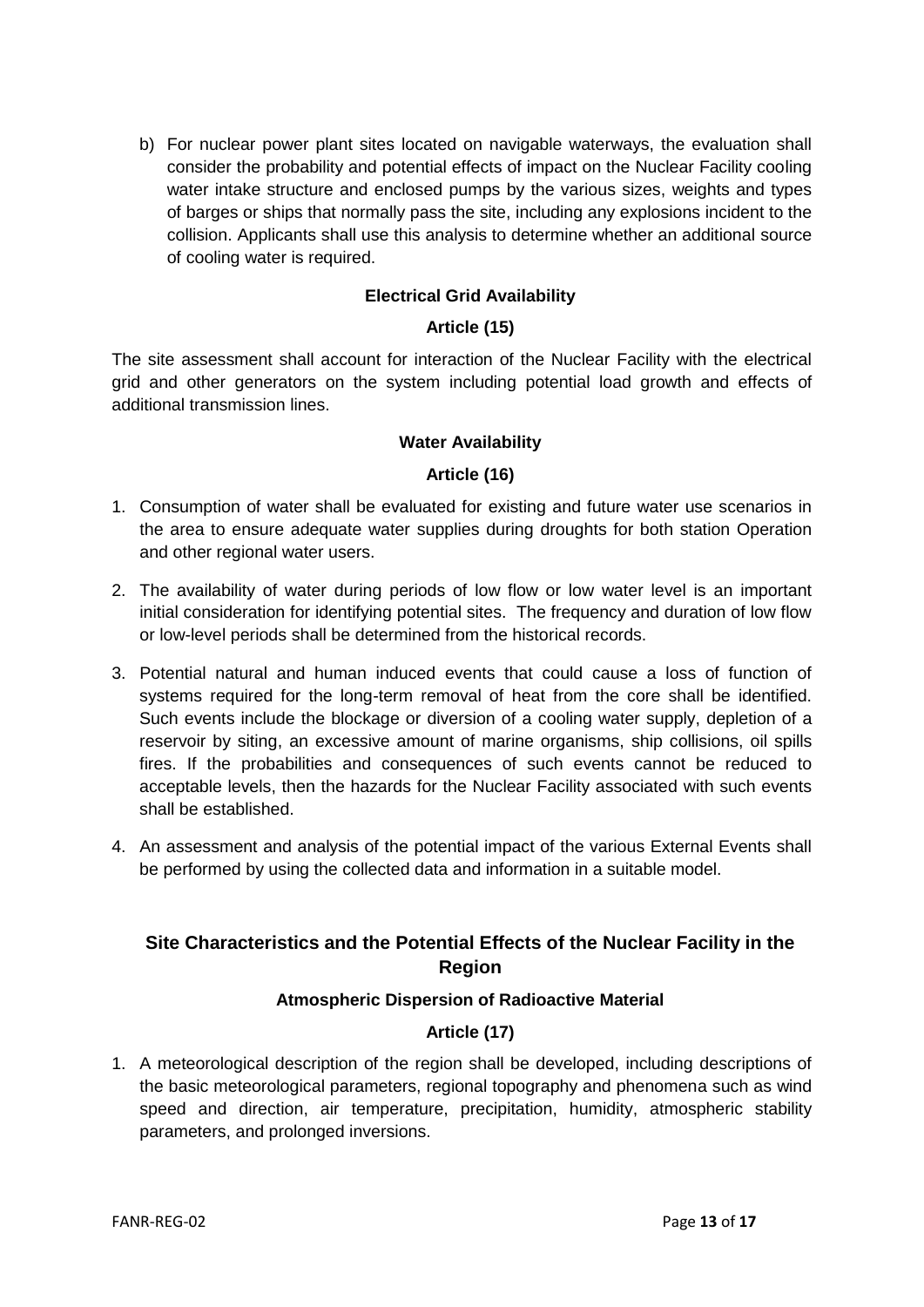- 2. A programme for meteorological measurements shall be prepared and carried out at or near the site with the use of instrumentation capable of measuring and recording the main meteorological parameters at appropriate elevations and locations. Data from at least one full year shall be collected, together with any other relevant data that may be available from other sources.
- 3. On the basis of the data obtained from the investigation of the region, the atmospheric dispersion of released Radioactive Material shall be assessed with the use of appropriate models. These models shall include all significant site specific and regional topographic features and characteristics of the Nuclear Facility that may affect atmospheric dispersion.

#### **Dispersion of Radioactive Material through Surface Water**

#### **Article (18)**

- <span id="page-14-1"></span><span id="page-14-0"></span>1. A description of the surface hydrological characteristics of the region shall be developed, including descriptions of the main characteristics of both natural and artificial water bodies, the major structures for water control, locations of water intake structures and information on water use in the region.
- 2. A programme of investigation and measurements of the surface hydrology shall be carried out to determine, to the extent necessary, the dilution and dispersion characteristics for water bodies, the re-concentration ability of sediments and biota, and the determination of transfer mechanisms of radionuclides in the hydrosphere and of exposure pathways.
- 3. An Assessment of the potential impact of the contamination of surface water on the population shall be performed by using the collected data and information in a suitable model.

#### **Dispersion of Radioactive Material through Groundwater**

#### **Article (19)**

- <span id="page-14-3"></span><span id="page-14-2"></span>1. A description of the groundwater hydrology of the region shall be developed, including descriptions of the main characteristics of the water bearing formations, their interaction with surface waters and data on the uses of groundwater in the region.
- 2. A programme of hydrogeological investigations shall be carried out to permit the Assessment of radionuclide movement in hydrogeological units. This programme shall include investigations of the migration and retention characteristics of the soils, dilution and dispersion characteristics of the aquifers, and physical and physicochemical properties of underground materials mainly related to transfer mechanisms of radionuclides in groundwater and their exposure pathways.
- 3. An Assessment of the potential impact of the contamination of groundwater on the population shall be performed by using the data and information collected in a suitable model.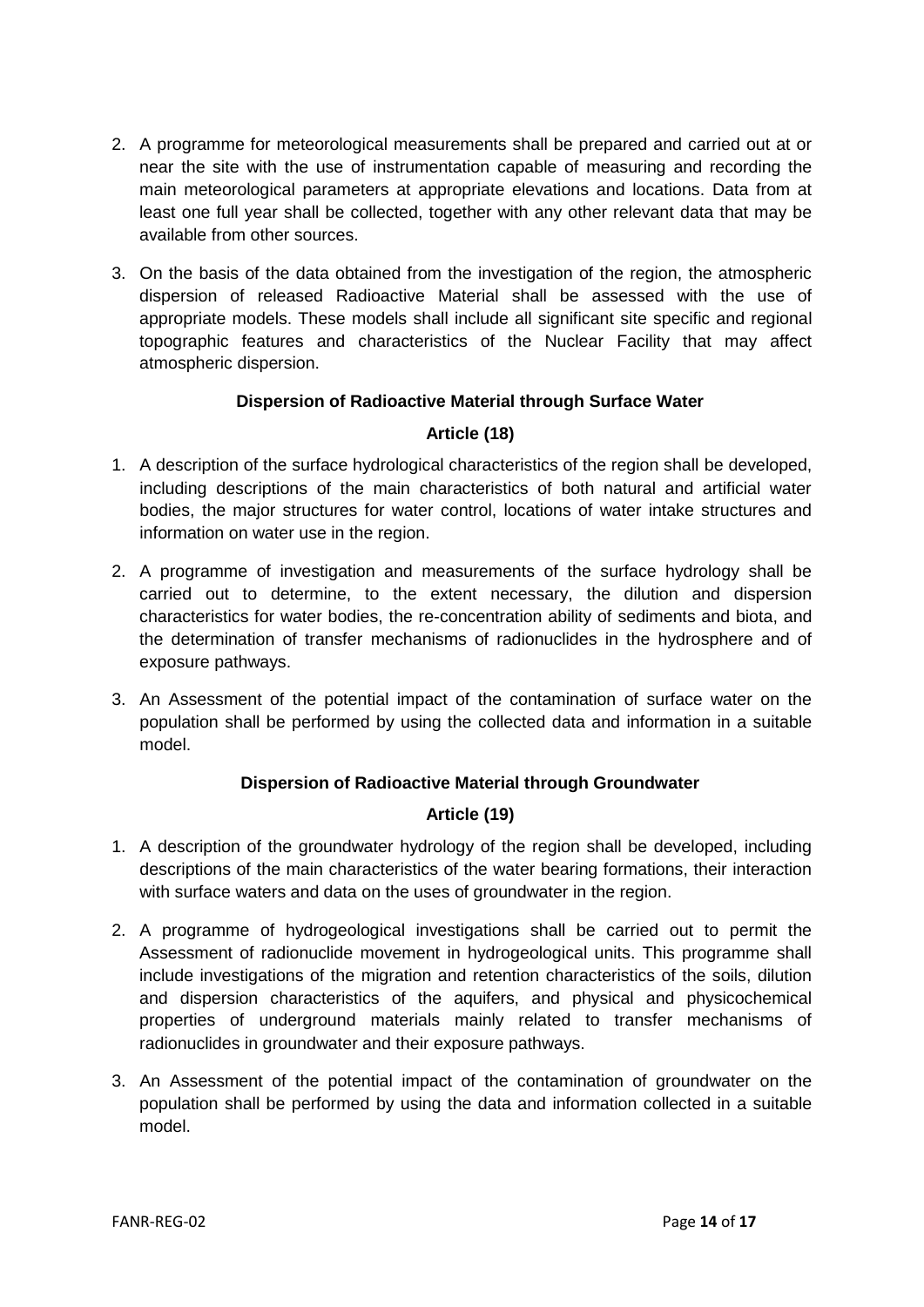#### **Population Distribution**

#### **Article (20)**

- <span id="page-15-1"></span><span id="page-15-0"></span>1. The distribution of the population within the region shall be determined.
- 2. Information on existing and projected population distributions in the region, including resident populations and to the extent possible transient populations shall be collected and kept up-to-date over the lifetime of the Nuclear Facility. The radius within which data are to be collected shall be chosen on the basis of national practices with account taken of special situations. Special attention shall be paid to the population living in the immediate vicinity of the Nuclear Facility, densely populated areas and population centres in the region, and residential institutions such as schools, hospitals and prisons.
- 3. The most recent census data for the region, or information obtained by extrapolation of the most recent census data shall be used in obtaining the population distribution. In the absence of reliable data, a special study shall be carried out by the applicant/Licensee.
- 4. The data shall be analyzed to give the population distribution in terms of the direction and distance from the Nuclear Facility. An evaluation shall be performed of the potential radiological impacts of normal discharges and accidental releases of Radioactive Material, including reasonable consideration of releases due to severe accidents with the use of site specific parameters as appropriate.

#### <span id="page-15-2"></span>**Uses of Land and Water in the Region**

#### **Article (21)**

<span id="page-15-3"></span>The uses of land and water shall be characterised in order to assess the potential effects of the Nuclear Facility in the region and particularly for the purposes of preparing Emergency Plans. The investigation shall cover land and water bodies that may be used by the population or may serve as a habitat for organisms in the food chain.

#### **Ambient Radioactivity**

#### **Article (22)**

<span id="page-15-5"></span><span id="page-15-4"></span>Before Commissioning of the Nuclear Facility the ambient radioactivity of the atmosphere, hydrosphere, lithosphere and biota in the region shall be assessed to provide a baseline for establishing the future effects of the Nuclear Facility.

#### **Monitoring of Hazards and Industry Experience**

#### **Article (23)**

<span id="page-15-7"></span><span id="page-15-6"></span>1. The applicant/Licensee shall define and implement performance based measures to monitor site characteristics and ensure they are consistent with the characteristics assumed in the Design of the Nuclear Facility over the lifetime of the Nuclear Facility. The characteristics of the natural and human induced hazards as well as the demographic, meteorological and hydrological conditions of relevance to the nuclear installation shall be monitored. This monitoring shall be commenced no later than the start of Construction and shall be continued through Decommissioning. All the hazards